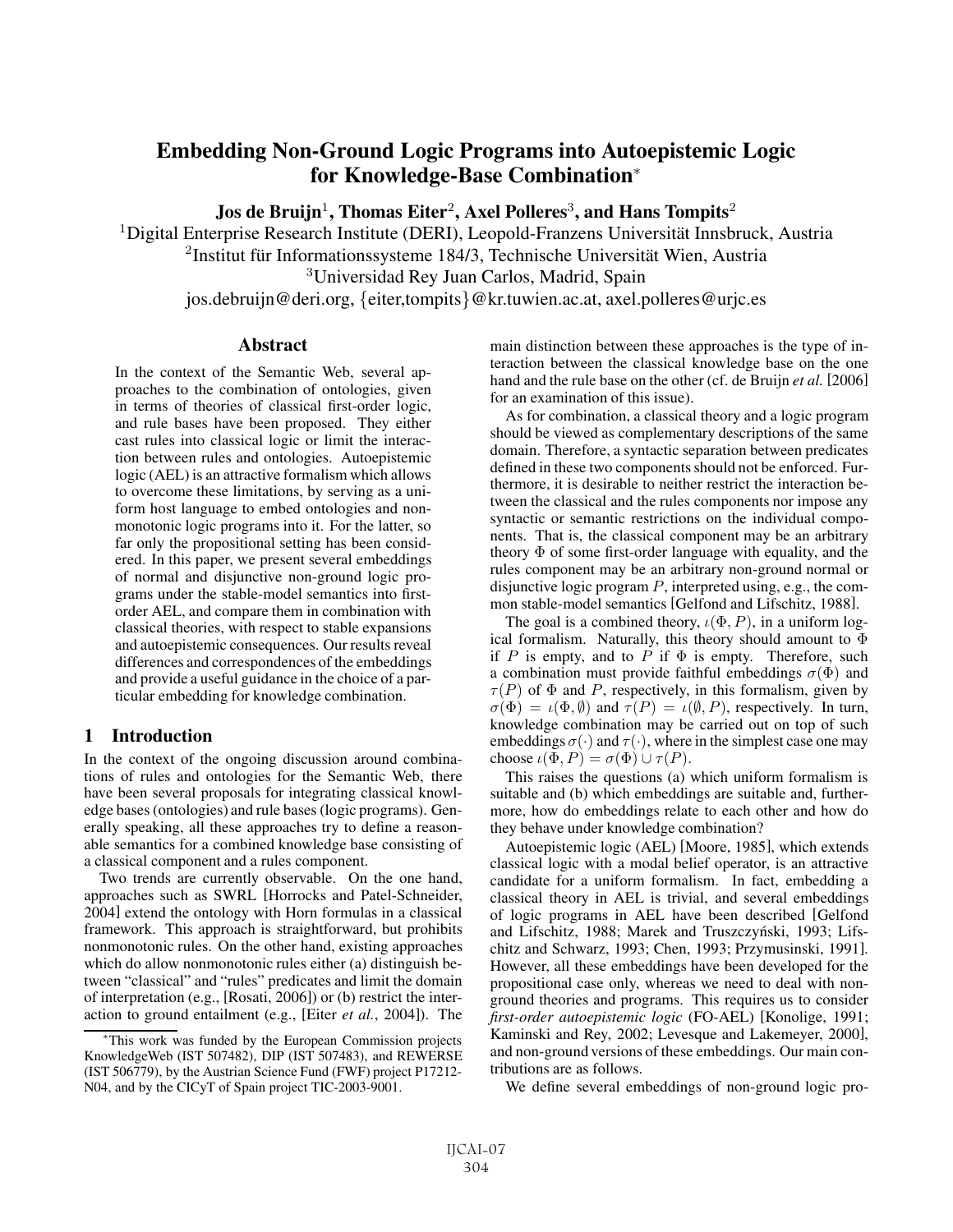grams into FO-AEL, taking into account subtle issues of quantification in FO-AEL. We show that these embeddings are faithful in the sense that the stable models of the program and the sets of objective ground atoms in the stable expansions of the embeddings are in a one-to-one correspondence. However, the embeddings behave differently on formulas beyond ground atoms, and when combined with classical theories, even when considering propositional formulas.

Motivated by these differences, we compare the embeddings along two dimensions:

- 1. We determine correspondences between the stable expansions of different possible embeddings, with respect to various classes of formulas. This is done for the embeddings themselves, as well as for combinations with theories from different fragments of classical logic which are important in ontology representation.
- 2. We present inclusion relations between the sets of autoepistemic consequences of the embeddings.

Compared to other well-known nonmonotonic formalisms like Reiter's default logic, FO-AEL offers a uniform language in which (nonmonotonic) rules themselves can be expressed at the object level. This conforms with the idea of treating an ontology and a logic program together as a unified theory.

Arguably, none of the embeddings can a priori be considered to be superior to the others. Our results give useful insight into the properties of the different embeddings, both on its own right and for knowledge combination. They provide a helpful guidance for the selection of an embedding for a particular scenario.

Proofs of all results are available in an extended version of this paper.

# 2 Preliminaries

First-Order Logic A first-order (FO) language  $\mathcal L$  consists of all formulas over a signature  $\Sigma=(\mathcal{F},\mathcal{P})$ , where  $\mathcal F$  and  $\mathcal P$ are countable sets of *function* and *predicate symbols*, respectively. Function symbols with arity 0 are called *constants*. V is a countably infinite set of *variable symbols*. Terms and atomic formulas (atoms) are constructed as usual for first-order logic with equality. Ground terms are also called *names*;  $\mathcal{N}_{\Sigma}$  is the set of names of a given signature  $\Sigma$ . Complex formulas are constructed as usual using the symbols  $\neg$ , ∧, ∨, ⊃, ∃, ∀,(, and ). A sentence is a formula with no free variables. The universal closure of a formula  $\phi$  is denoted by  $\forall \phi$ .  $\mathcal{L}_g$  is the restriction of  $\mathcal L$  to ground formulas;  $\mathcal{L}_{ga}$  is the restriction of  $\mathcal{L}_q$  to atomic formulas. An *FO theory*  $\overline{\Phi} \subseteq \mathcal{L}$  is a set of sentences.

An *interpretation* of a language  $\mathcal L$  is a tuple  $w = \langle U, \cdot^1 \rangle$ , here *U* is a nonempty set, called the *domain* and  $\cdot^I$  is a where U is a nonempty set, called the *domain*, and  $\cdot^{I}$  is a manning which assigns a function  $f^{I} : U^{n} \to U$  to every nmapping which assigns a function  $f^I : U^n \to U$  to every n-<br>ary function symbol  $f \in \mathcal{F}$  and a relation  $n^I \subset U^n$  to every ary function symbol  $f \in \mathcal{F}$  and a relation  $p^I \subseteq U^n$  to every n-ary predicate symbol  $n \in \mathcal{P}$ . A variable assignment B for *n*-ary predicate symbol  $p \in \mathcal{P}$ . A *variable assignment B* for *w* is a mapping which assigns an element  $x^B \in U$  to every w is a mapping which assigns an element  $x^B \in U$  to every<br>variable  $x \in V$ . The interpretation of a term t, denoted  $t^{w, B}$ . variable  $x \in \mathcal{V}$ . The interpretation of a term t, denoted  $t^{w, B}$ , is defined as usual: if t is ground, we write  $t^w$  instead of  $t^{w, B}$ . is defined as usual; if t is ground, we write  $t^w$  instead of  $t^{w, B}$ .

An individual k with at least one name  $t \in \mathcal{N}$  such that  $t^w = k$  is called a *named* individual, and *unnamed* otherwise. In case names are interpreted distinctly, the *unique-names assumption* applies. If, additionally, every individual is named, the *standard-names assumption* applies.

A *variable substitution*  $\beta$  is a set  $\{x_1/t_1, ..., x_k/t_k\}$ , where  $x_1, \ldots, x_k$  are distinct variables and  $t_1, \ldots, t_k$  are names.  $\beta$  is *total* if it contains some  $x/n$  for every variable  $x \in V$ . Given variable assignment B and substitution  $\beta$ , if  $\beta = \{x/t \mid x \in \mathbb{R}\}$  $V, t^w = x^B$ , for some name t}, then  $\beta$  is *associated with* B. The *application* of a variable substitution  $\beta$  to some term, formula, or theory, denoted by appending  $\beta$  to it, is defined as syntactical replacement, as usual. Clearly, if the uniquenames assumption applies, each variable assignment has a unique associated substitution; if the standard-names assumption applies, each associated substitution is total.

**Example 1.** *Consider a language*  $\mathcal L$  *with constants*  $\mathcal F = \{a, b, c\}$ *, and an interpretation*  $w = \langle U, \cdot^I \rangle$  *with*  $U = \{k, l, m\}$ b, c}, and an interpretation  $w = \langle U, \cdot^I \rangle$  with  $U = \{k, l, m\}$ <br>such that  $a^w = k$ ,  $b^w = l$ , and  $c^w = l$ , and the variable *such that*  $a^w = k$ ,  $b^w = l$ , and  $c^w = l$ , and the variable<br>*assignment*  $B \cdot x^B = k$ ,  $y^B = l$ , and  $z^B = m$ . B has *assignment*  $B: x^B = k$ ,  $y^B = l$ , and  $z^B = m$ . B has  $fw$  associated variable substitutions  $\beta_1 = \{x/a, y/b\}$  and *two associated variable substitutions,*  $\beta_1 = \{x/a, y/b\}$  *and*  $\beta_2 = \{x/a, y/c\}$ , which are not total.

Logic Programs <sup>A</sup> *disjunctive logic program* P consists of rules of the form

 $h_1 | ... | h_l \leftarrow b_1, ..., b_m, \text{not } c_1, ..., \text{not } c_n,$  (1)

where  $h_1, \ldots, h_l, b_1, \ldots, b_m, c_1, \ldots, c_n$  are (equality-free)<br>atoms  $H(r) = \{h_1, \ldots, h_l\}$  is the set of *head atoms* of r atoms.  $H(r) = \{h_1, \ldots, h_l\}$  is the set of *head atoms* of r,<br> $B^+(r) = \{h_1, \ldots, h_m\}$  is the set of *positive hody atoms* of r  $B^+(r) = \{b_1, \ldots, b_m\}$  is the set of *positive body atoms* of *r*, and  $B^-(r) = \{c_1, \ldots, c_n\}$  is the set of *negative body atoms* of r. If  $l = 1$ , then r is *normal*. If  $B^{-}(r) = \emptyset$ , then r is *positive*. If every variable in r occurs in  $B^{+}(r)$ , then r is *safe*. If every rule  $r \in P$  is normal (resp., positive, safe), then P is normal (resp., positive, safe).

By a *first-order signature*,  $\Sigma_P$ , we understand a superset of the function and predicate symbols which occur in P. Let  $\mathcal{L}_P$ denote the first-order language based on  $\Sigma_P$ . We assume that  $\Sigma_P$  contains at least one 0-ary function symbol or only 0-ary predicate symbols. The *Herbrand base*,  $B_H$ , of  $\mathcal{L}_P$  is the set of ground atomic formulas of  $\mathcal{L}_P$ . Subsets of  $B_H$  are called *Herbrand interpretations*.

The *grounding* of a logic program  $P$ , denoted  $gr(P)$ , is the union of all possible ground instantiations of  $P$ , obtained by replacing each variable in a rule r with a name in  $\mathcal{N}_{\Sigma_P}$ , for each rule  $r \in P$ .

Let  $P$  be a positive program. A Herbrand interpretation  $M$ of P is a *model* of P if, for every rule  $r \in gr(P)$ ,  $B^+(r) \subseteq$ *M* implies  $H(r) \cap M ≠ ∅$ . A Herbrand model M is *minimal* iff for every model M' such that  $M' \subseteq M$ ,  $M' = M$ .<br>Following Gelfond and Lifschitz [1991], the *redu* 

Following Gelfond and Lifschitz [1991], the *reduct* of a logic program  $P$  with respect to an interpretation  $M$ , denoted  $P^{M}$ , is obtained from  $gr(P)$  by deleting (i) each rule r with  $B^{-}(r) \cap M \neq \emptyset$ , and (ii) not c from the body of every remaining rule r with  $c \in B^-(r)$ . If M is a minimal Herbrand model of  $P^M$ , then M is a *stable model* of P.

## 3 First-order Autoepistemic Logic

We adopt the definition of first-order autoepistemic logic (FO-AEL) under the any- and all-name semantics following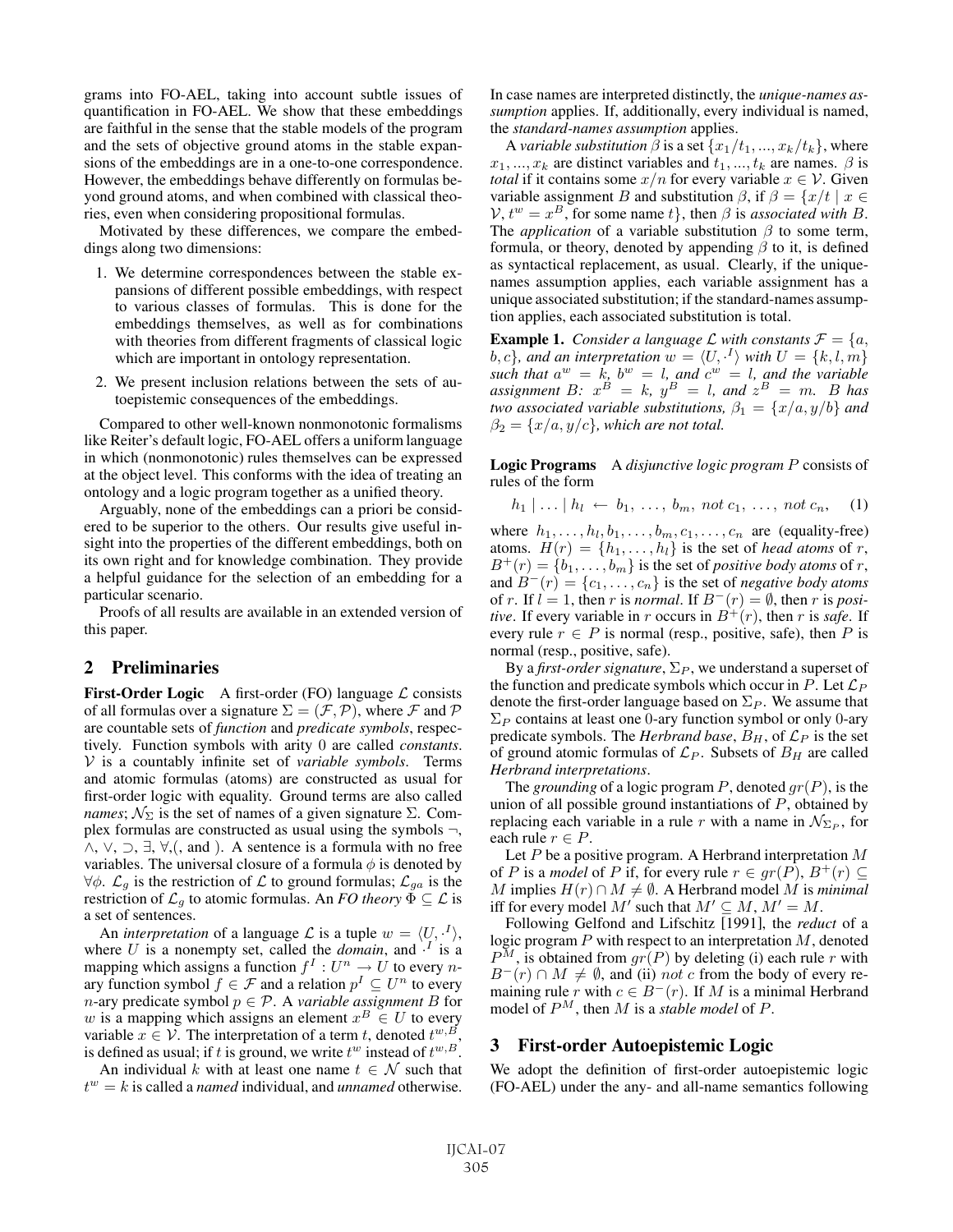Konolige [1991], using a novel characterization with *associated variable substitutions*. The benefit of these semantics is that they allow quantification over arbitrary domains and generalize classical first-order logic with equality, thereby allowing a trivial embedding of first-order theories. Other approaches [Kaminski and Rey, 2002; Levesque and Lakemeyer, 2000] restrict the domains of interpretations to unique or standard names and therefore do not allow such direct embeddings.

An FO-AEL language  $\mathcal{L}_L$  is defined relative to a first-order language  $\mathcal{L}$ : (i) any atomic formula in  $\mathcal{L}$  is a formula in  $\mathcal{L}_L$ ; (ii) if  $\phi$  is a *formula* in  $\mathcal{L}_L$ , then  $L\phi$ , called a *modal atom*,<sup>1</sup> is a formula in  $\mathcal{L}_L$  and (iii) *complex formulas* are constructed a formula in  $\mathcal{L}_L$ ; and (iii) *complex formulas* are constructed as in first-order logic. A formula without modal atoms is an *objective* formula. *Standard autoepistemic logic* is FO-AEL without variables.

An *autoepistemic interpretation* is a pair  $\langle w, \Gamma \rangle$ , where  $w = \langle U, \cdot^I \rangle$  is a first-order interpretation and  $\Gamma \subseteq \mathcal{L}_L$  is a set of sentences called the *belief set* Satisfaction of objecset of sentences, called the *belief set*. Satisfaction of objective atomic formulas in  $w$  is as in first-order logic.

Satisfaction of a formula  $L\phi$  in an interpretation  $\langle w, \Gamma \rangle$ with respect to a variable assignment B under the *any-name semantics* (resp., *all-name semantics*) is defined as follows:

 $w, B \models_{\Gamma} \mathsf{L}\phi$  iff, for some (resp., all) variable substitution(s)  $\beta$ , associated with B,  $\phi\beta$  is closed and  $\phi\beta \in \Gamma$ .

This extends to complex formulas in the usual way. Notice that in case the unique-names assumption applies, the anyand all-name semantics coincide.

 $\langle w, \Gamma \rangle$  is a *model* of  $\phi$ , denoted  $w \models_{\Gamma} \phi$ , if  $w, B \models_{\Gamma} \phi$ for every variable assignment  $B$  of  $w$ . This extends to sets of formulas in the usual way. A set  $A \subseteq \mathcal{L}_L$  of formulas *entails* a sentence  $\phi$  with respect to a belief set Γ, denoted  $A \models_{\Gamma} \phi$ , if for every interpretation w such that  $w \models_{\Gamma} A, w \models_{\Gamma} \phi$ .

Example 2. *Consider a language with constant symbols* a, b *and unary predicate symbol p, and an interpretation*  $\langle w, \Gamma \rangle$ with  $w = \langle \{k\}, \cdot^I \rangle$  and  $\Gamma = \{p(a)\}$ . Under the any-name<br>semantics  $w \models_{\Gamma} \exists x \mid p(x)$ ; under the all-name semantics *semantics,*  $w \models_{\Gamma} \exists x \cdot \mathsf{L}p(x)$ ; *under the all-name semantics,*  $w \not\models_{\Gamma} \exists x \iota \mathsf{L} p(x)$ *, because*  $b^w = a^w = k$ *, but*  $p(b) \notin \Gamma$ *.* 

We deem this behavior of the all-name semantics counterintuitive; so, following Konolige [1991], we use the any-name semantics in what follows, unless stated otherwise.

**Example 3.** *Consider the formula*  $\phi = \forall x (p(x) \supset \mathsf{L}p(x))$ *and some interpretation*  $\langle w, \Gamma \rangle$ *. Then:*  $w \models_{\Gamma} \phi$  *iff for every variable assignment* B, w,  $B \models_{\Gamma} p(x) \supset \mathsf{L} p(x)$  *iff* w,  $B \not\models_{\Gamma}$  $p(x)$  *or*  $w, B \models_{\Gamma} \mathsf{L}p(x)$ *. Now,*  $w, B \models_{\Gamma} \mathsf{L}p(x)$ *, with*  $x^B =$  $k$ , iff for some  $t \in \mathcal{N}_{\Sigma}$ ,  $t^w = k$ , and  $p(t) \in \Gamma$ . Thus,  $\phi$  is false<br>in any interpretation where  $n^I$  contains unnamed individuals *in any interpretation where*  $p<sup>I</sup>$  *contains unnamed individuals.* 

A belief set  $T \subseteq \mathcal{L}_L$  is a *stable expansion* of a base set  $A \subseteq \mathcal{L}_L$  iff  $T = {\phi \mid A \models_T \phi}$ . We use the following notation in the remainder:  $T_o = T \cap \mathcal{L}$ ,  $T_{og} = T \cap \mathcal{L}_g$ , and  $T_{oga} = T \cap \mathcal{L}_{ga}.$ 

A formula  $\phi$  is an *autoepistemic consequence* of A if  $\phi$  is included in every stable expansion of A.  $Cons(A)$  denotes the set of all autoepistemic consequences of A.  $Cons<sub>o</sub>(A)$ denotes the restriction of  $Cons(A)$  to objective formulas.

Every stable expansion  $T$  fulfills the following properties: (a) T is closed under first-order entailment, (b) if  $\phi \in T$  then  $L\phi \in T$ , and (c) if  $\phi \notin T$  then  $\neg L\phi \in T$ . If T is consistent, the converses of (b) and (c) also hold.

Konolige [1991] shows that a stable expansion  $T$  of a base set  $A$  is determined by its objective subset  $T<sub>o</sub>$ , called the *kernel* of T. If A does not have nested modal operators, then, additionally,  $T_o = \{ \phi \in \mathcal{L} \mid A \models_{T_o} \phi \}$  iff  $T_o$  is the kernel of a stable expansion  $T$  of  $A$ . We extend this result as follows:

**Proposition 1.** *Given a base set*  $A \subseteq \mathcal{L}_L$  *with only objective atomic formulas in the context of modal atoms, and a set of objective formulas* Γ<sub>o</sub> ⊆ *L*, with Γ<sub>ga</sub> = Γ<sub>o</sub> ∩ *L<sub>ga</sub>*, then  $\Gamma_o = \{ \phi \in \mathcal{L} \mid A \models_{\Gamma_{ga}} \phi \} \mathit{iff} \Gamma_o = T \cap \mathcal{L} \mathit{for some stable}$ <br>expansion  $T$  of  $A$ *expansion* T *of* A*.*

## 4 Embedding Non-Ground Logic Programs

We define an embedding as a function which takes a logic program P as its argument and returns a set of sentences in the FO-AEL language obtained from  $\Sigma_P$ .

Since the unique-names assumption does not hold in FO-AEL in general, it is necessary to axiomatize default uniqueness of names (as introduced by Konolige [1991]). By  $UNA_{\Sigma}$ we denote the set of axioms

 $\neg L(t_1 = t_2) \supset t_1 \neq t_2$ , for all distinct  $t_1, t_2 \in \mathcal{N}_{\Sigma}$ .

#### 4.1 Embedding Normal Logic Programs

The first embedding we consider is an extension of the one which originally led Gelfond and Lifschitz to the discovery of the stable model semantics [Gelfond and Lifschitz, 1988]. The second and third embedding are extensions of the embeddings due to Marek and Truszczyński [1993]. The third was independently developed by Lifschitz and Schwarz [1993], and Chen [1993]. The original motivation for the second and third embedding was the possibility to directly embed programs with strong negation and disjunctive programs.

**Definition 1.** Let r be a rule of form (1) with  $l = 1$ . Then:

$$
\tau_{HP}(r) = \forall \bigwedge_i b_i \land \bigwedge_j \neg \text{Lc}_j \supset h;
$$
  
\n
$$
\tau_{EB}(r) = \forall \bigwedge_i (b_i \land \text{L}b_i) \land \bigwedge_j \neg \text{Lc}_j \supset h;
$$
  
\n
$$
\tau_{EH}(r) = \forall \bigwedge_i (b_i \land \text{L}b_i) \land \bigwedge_j \neg \text{Lc}_j \supset h \land \text{L}h.
$$

*For a normal logic program* P*, we define:*

 $\tau_x(P) = {\tau_x(r) | r \in P} \cup UNA_{\Sigma_P}, x \in \{HP, EB, EH\}.$ 

In the above embeddings, "HP" stands for "Horn for positive rules" (positive rules are translated to objective Horn clauses); "EB" stands for "epistemic rule bodies" (the body of a rule can only become true if it is *known* to be true); and "EH" stands for "epistemic rule heads" (if the body of a rule is true, the head is *known* to be true). For all three embeddings, we assume  $\Sigma_{\tau_x(P)} = \Sigma_P$  (here and henceforth we use "x" as a meta-variable to range over  $HP$ ,  $EB$ , and  $EH$ ). Furthermore, by  $\tau_x^-$  we denote the embedding  $\tau_x$  *without* the *IINA* axioms. In the examples of embeddings in the remain-UNA axioms. In the examples of embeddings in the remainder of the paper, we do not write the UNA axioms explicitly.

A notable distinction between the embedding  $\tau_{HP}$  on the one hand and the embeddings  $\tau_{EB}, \tau_{EH}$  on the other is that the contrapositive of the rules in  $P$  is included in stable expansions of  $\tau_{HP}$ , but not in stable expansions of  $\tau_{EB}, \tau_{EH}$ :

<sup>&</sup>lt;sup>1</sup>L $\phi$  is usually read as " $\phi$  is known" or " $\phi$  is believed."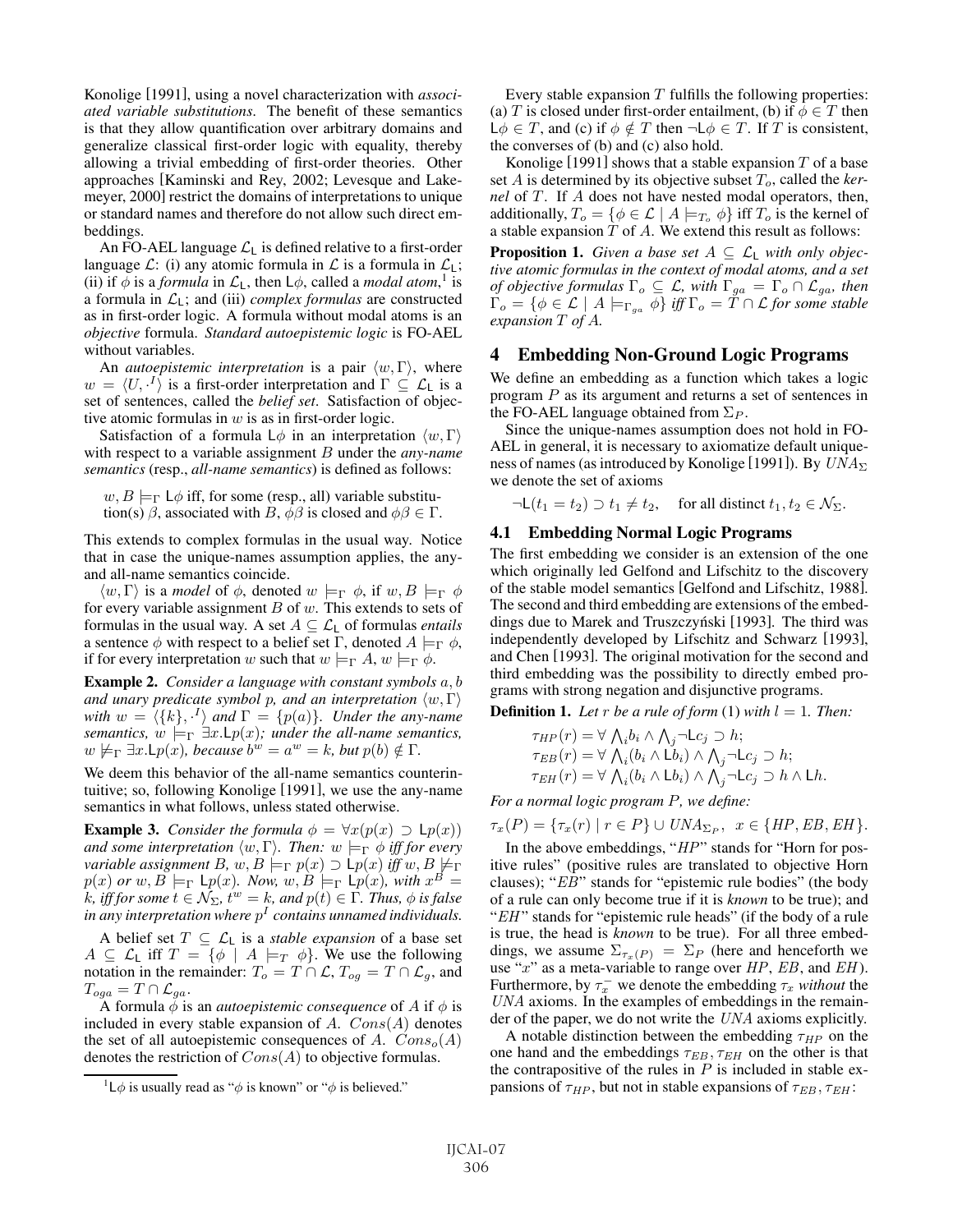**Example 4.** *Consider*  $P = \{p \leftarrow q\}$ *. The stable expansion of*  $\tau_{HP}(P) = \{p \supset q\}$  *includes*  $\neg q \supset \neg p$ *; the expansion of*  $\tau_{EB}(P) = \{p \wedge \mathsf{L}p \supset q\}$  *includes*  $\neg q \supset \neg \mathsf{L}p \vee \neg p$ *, but not*  $\neg q \supset \neg p$ *, and neither does*  $\tau_{EH}(P)$ *.* 

For the case of standard autoepistemic logic and ground logic programs, the following correspondence result holds:

Proposition 2 ([Gelfond and Lifschitz, 1988; Marek and Truszczyński, 1993]). A Herbrand interpretation M *is a stable model of a ground normal logic program* P *iff there is a consistent stable expansion*  $T$  *of*  $\tau_x^{-}(P)$  *in standard autoepistenic logic such that*  $M = T \cap C_{xx}$ *temic logic such that*  $M = T \cap \mathcal{L}_{ga}$ *.* 

Now consider the case of non-ground programs. The following example illustrates the embeddings:

**Example 5.** *Consider*  $P = \{q(a); p(x); r(x) \leftarrow not s(x),\}$  $p(x)$ *, having a single stable model*  $M = \{q(a), p(a), r(a)\}.$ *Likewise, each of the embeddings*  $\tau_{HP}(P)$ ,  $\tau_{EB}(P)$ , and  $\tau_{EH}(P)$  has a single consistent stable expansion:

$$
T^{HP} = \{q(a), p(a), \mathrm{L}p(a), \neg \mathrm{L}s(a), r(a),\forall x(\neg p(x) \supset \neg q(x)), \neg \mathrm{L} \forall x(\mathrm{L}p(x)),... \},T^{EB} = \{q(a), p(a), \mathrm{L}p(a), \neg \mathrm{L}s(a), r(a), \neg \mathrm{L} \forall x(\mathrm{L}p(x)),... \},T^{EH} = \{q(a), p(a), \mathrm{L}p(a), \neg \mathrm{L}s(a), r(a), \forall x(\mathrm{L}p(x))... \}.
$$

The stable expansions in Example 5 agree on objective ground atoms, but not on arbitrary formulas. We now extend Proposition 2 to the non-ground case.

**Lemma 1.** *Given a set*  $A \subseteq \mathcal{L}_{ga}$  *of objective ground atoms, there exists a stable expansion*  $T$  *of*  $\tau_x(P)$  *under the any- or all-name semantics with*  $T_{oga} = A$  *iff there exists a stable*  $\frac{expansion T'}{g f \tau_x(gr(P))}$  with  $T'_{oga} = A$ *. Moreover, the*  $\sum_{i=1}^{n}$  *same result holds for*  $\tau_{HP}$  *under the all-name semantics.* 

Theorem 1. *A Herbrand interpretation* M *of a normal logic program* P *is a stable model of* P *iff there is a consistent stable expansion*  $T$  *of*  $\tau_x(P)$  *under the any- or all-name semantics such that*  $M = T \cap \mathcal{L}_{ga}$ *. Moreover, the same result holds for*  $\tau_{HP}^-$  *under the all-name semantics.* 

Note that this result does not hold for  $\tau_{HP}^-$  under the v-name semantics Consider  $P = \{p(n_1), p(n_2), q \leftarrow \}$ any-name semantics. Consider  $P = \{p(n_1); r(n_2); q \leftarrow$ not  $p(x)$ } such that  $\Sigma_P$  has only two names,  $n_1$  and  $n_2$ . P has one stable model,  $M = \{p(n_1), r(n_2), q\}$ .  $\tau_{HP}^-(P) = \{p(n_1): r(n_2): \forall r(\neg p)(r) \supseteq q\}$  has one stable expansion  $\{p(n_1); r(n_2); \forall x(\neg \Box p(x) \supset q)\}\$  has one stable expansion,<br> $T = \{p(n_1), r(n_2), \Box p(n_3), \Box p(n_2), \Box p(n_3)\}$  T does  $\widetilde{T} = \{p(n_1), r(n_2), Lp(n_1), Lr(n_2), \neg Lp(n_2), ...\}$ . T does not include a To see this consider an interpretation w with *not* include q. To see this, consider an interpretation w with only one individual k.  $Lp(x)$  is trivially true under the anyname semantics, because there is some name for  $k$  such that  $p(t) \in T$  (viz.  $t = n_1$ ). In the all-name semantics, this situation does not occur, because for  $\mathsf{L}p(x)$  to be true,  $p(t)$  must be included in T for *every* name ( $t = n_1$  and  $t = n_2$ ) for k. One can similarly verify that the result does not apply to the embeddings  $\tau_{EB}$  and  $\tau_{EH}$  under the all-name semantics, by the nositive modal atoms in the antecedents the positive modal atoms in the antecedents.

#### 4.2 Embedding Disjunctive Logic Programs

The embeddings  $\tau_{HP}$  and  $\tau_{EB}$  cannot be straightforwardly extended to disjunctive logic programs, even in the propositional case. Consider the program  $P = \{a \mid b \leftarrow\}$ . P has two stable models:  $M_1 = \{a\}$  and  $M_2 = \{b\}$ . However, a

straightforward extension of  $\tau_{HP}$ ,  $\tau_{HP}^{\vee}(P) = \{a \vee b\}$ , has one stable expansion  $T = \{a \vee b \mid (a \vee b) \neg (a \neg (b))\}$ one stable expansion  $T = \{a \lor b, \overline{L}(a \lor b), \neg \overline{L}a, \neg \overline{L}b, ...\}.$ In contrast,  $\tau_{EH}$  can be straightforwardly extended because of the modal atoms in the consequent of the implication:  $\tau_{EH}^{\vee}(P) = \{ (a \wedge \text{L}a) \vee (b \wedge \text{L}b) \}$  has two stable expansions<br>  $T_1 = \{ a \vee b, a, \lfloor a, -1 \rfloor b \}$  and  $T_2 = \{ a \vee b, \lfloor b, -1 \rfloor a \}$  $T_1 = \{a \vee b, a, La, \neg \bot b, ...\}$  and  $T_2 = \{a \vee b, b, \bot b, \neg \bot a, ...\}$ .<br>The so-called *nositive introspection axioms* (PIAs) [Przy-

The so-called *positive introspection axioms* (PIAs) [Przymusinski, 1991] remedy this situation for  $\tau_{HP}^{\vee}$  and  $\tau_{EB}^{\vee}$ . Let  $PIA_{\Sigma}$  be the set of axioms  $PIA_{\Sigma}$  be the set of axioms

 $\alpha \supset \mathsf{L}\alpha$ , for every objective ground atom  $\alpha$  of  $\Sigma$ .

The PIA  $\alpha \supset \alpha$  ensures that every consistent stable expansion contains either  $\alpha$  or  $\neg \alpha$ .

It would have been possible to define the PIAs in a different way:  $\forall \phi \supset \mathsf{L}\phi$  for any objective atomic formula  $\phi$ . This would, however, effectively close the domain of the predicates in  $\Sigma$  (see Example 3). We deem this aspect undesirable in combinations with FO theories.

Definition 2. *Let* r *be a rule of form* (1)*. Then:*

$$
\begin{array}{l} \tau^{\vee}_{HP}(r) = \forall \ \bigwedge_i b_i \wedge \bigwedge_j \neg \mathsf{L} c_j \supset \bigvee_k h_k; \\ \tau^{\vee}_{EB}(r) = \forall \ \bigwedge_i (b_i \wedge \mathsf{L} b_i) \wedge \bigwedge_j \neg \mathsf{L} c_j \supset \bigvee_k h_k; \\ \tau^{\vee}_{EH}(r) = \forall \ \bigwedge_i (b_i \wedge \mathsf{L} b_i) \wedge \bigwedge_j \neg \mathsf{L} c_j \supset \bigvee_k (h_k \wedge \mathsf{L} h_k). \end{array}
$$

*For a disjunctive logic program* P*, we define:*

$$
\tau_{HP}^{\vee}(P) = \{\tau_{HP}^{\vee}(r) \mid r \in P\} \cup PIA_{\Sigma_P} \cup UNA_{\Sigma_P};
$$
  
\n
$$
\tau_{EB}^{\vee}(P) = \{\tau_{EB}^{\vee}(r) \mid r \in P\} \cup PIA_{\Sigma_P} \cup UNA_{\Sigma_P};
$$
  
\n
$$
\tau_{EH}^{\vee}(P) = \{\tau_{EH}^{\vee}(r) \mid r \in P\} \cup UNA_{\Sigma_P}.
$$

As before, by  $\tau_x^{\vee}$  we denote the embedding  $\tau_x^{\vee}$  *without* the *IINA* and *PIA* parts explicitly UNA part. We do not write the UNA and PIA parts explicitly in the examples below.

For the case of standard autoepistemic logic and ground disjunctive logic programs, the correspondence between the stable expansions of the embeddings  $\tau_{HP}^{\vee}(P)$  and  $\tau_{EH}^{\vee}(P)$ <br>and the stable models of P is known and the stable models of  $P$  is known:

Proposition 3 ([Przymusinski, 1991; Marek and Trus**zczyński, 1993**]). A Herbrand interpretation M of a ground *disjunctive logic program* P *is a stable model of* P *iff there is a* consistent stable expansion  $T$  of  $\tau_{HP}^{\vee -}(P)$  (*resp.,*  $\tau_{EH}^{\vee -}(P)$ )<br>in standard autoenistemic logic such that  $M = T \cap \mathcal{L}_{--}$ *in standard autoepistemic logic such that* <sup>M</sup> <sup>=</sup> <sup>T</sup> ∩ Lga*.*

We generalize this result to the case of FO-AEL and nonground programs, and additionally for  $\tau_{EB}^{\vee}$ :

Theorem 2. *A Herbrand interpretation* M *of a disjunctive logic program* P *is a stable model of* P *iff there is a consistent stable expansion*  $T$  *of*  $\tau_x^{\vee}(P)$  *under the any- or all-name*<br>*semantics such that*  $M = T \cap \mathcal{L}_{\tau}$ . Moreover the same result *semantics such that*  $M = T \cap \mathcal{L}_{ga}$ *. Moreover, the same result holds for*  $\tau_{HP}^-$  *under the all-name semantics.* 

A notable distinction between the embeddings  $\tau_{HP}^{\vee}$  and  $\tau_{HP}^{\vee}$  and and  $\tau_{HP}^{\vee}$  and the other is the presence  $\tau_{EB}^{\vee}$  on the one hand and  $\tau_{EH}^{\vee}$  on the other is the presence<br>and absence of the PIAs respectively: and absence of the PIAs, respectively:

**Example 6.** *Consider*  $P = \{p | q \leftarrow\}$ ,  $\tau_{HP}^{\vee}(P) = \{p \vee q\} \cup$ <br>PIA<sub>N</sub> and  $\tau_{\geq n}^{\vee}(P) = \{(p \wedge \lfloor p \rfloor) \vee (q \wedge \lfloor q \rfloor)\}$ . The stable  $PIA_{\Sigma_{P}}$ , and  $\tau_{EH}^{\vee}(P) = \{(p \wedge \mathsf{L}p) \vee (q \wedge \mathsf{L}q)\}$ . The stable<br>expansions of  $\tau^{\vee}(P)$  are  $T^{HP} = \{p \neg q \mid p \neg q \}$ , and *expansions of*  $\tau_{HP}^{\vee}(P)$  *are*  $T_1^{HP} = \{p, \neg q, \Box p, \neg \Box q, \Box \}$  *and*  $T^{HP} = \{q, \neg q, \Box p, \neg \Box q, \Box q\}$  $T_{P}^{HP} = \{q, \neg p, \text{L}p, \neg \text{L}p, \dots\};$  the expansions of  $\tau_{EH}^{V}(P)$  are<br> $T_{E}^{EH} = f \cdot \text{L}p, \text{L}p, \neg \text{L}q, \dots$  and  $T_{E}^{EH} = f \cdot \text{L}p, \text{L}p, \dots$ . The  $T_{\rm F}^{EH} = \{p, \text{L}p, \neg \text{L}q, ...\}$  and  $T_{\rm F}^{EH} = \{q, \text{L}p, \neg \text{L}p, ...\}$ . The<br>expansions  $T_{\rm F}^{EH}$  and  $T_{\rm F}^{EH}$  include neither  $\neg q$  nor  $\neg p$  $expansionsT_1^{EH}$  and  $T_2^{EH}$  include neither  $\neg q$  nor  $\neg p$ .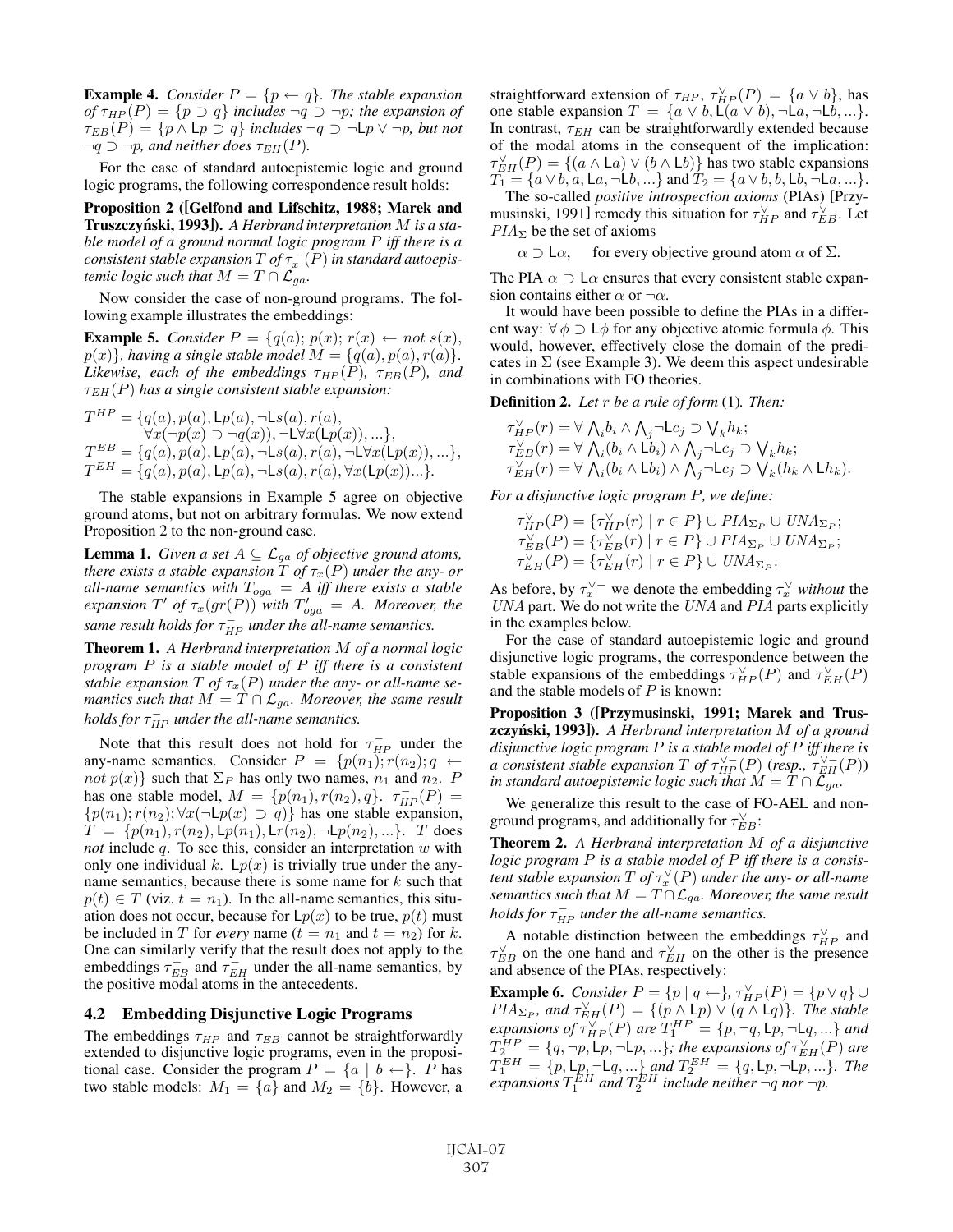|                    | $\mathcal{P}rq$                                                                                                                                                | $\mathcal{S}$ afe | $G\,md$                                                                     |
|--------------------|----------------------------------------------------------------------------------------------------------------------------------------------------------------|-------------------|-----------------------------------------------------------------------------|
| Thr                | $\iota_{EH} \equiv \iota_{EH}^{\vee}$                                                                                                                          |                   | $\iota_{EB} \equiv \iota_{EH}$ $\iota_{HP}^{\vee} \equiv \iota_{EB}^{\vee}$ |
| Uni                | $\iota_{EB} \equiv_q \iota_{EH}$                                                                                                                               |                   |                                                                             |
| $q\mathcal{H}$ orn |                                                                                                                                                                |                   | $\iota_{HP} \equiv_{qa} \iota_{EB}$                                         |
| $H$ orn            | $\iota_{HP} \equiv_{ga} \iota_{EB}$                                                                                                                            |                   |                                                                             |
| Prop               | $\iota_{HP}^{\vee} \equiv_g \iota_{EB}^{\vee}$                                                                                                                 |                   |                                                                             |
| {Ø}                | $\iota_{HP} \equiv_{qa} \iota_{EB} \equiv_{qa}$<br>$\iota_{EH} \equiv_{ga} \iota_{HP}^{\vee} \equiv_{ga}$<br>$\iota_{EB}^{\vee} \equiv_{ga} \iota_{EH}^{\vee}$ |                   |                                                                             |

Table 1: Correspondence between expansions of combinations;  $\iota_x^{(\vee)}$  is short for  $\iota_x^{(\vee)}(\Phi, P)$ .

#### 5 Relations between the Embeddings

In this section, we explore correspondences between the embeddings presented in the previous section in combinations with FO theories. In our simple setting, we define the combination of a program P and an FO theory  $\Phi$  as

$$
\iota_x^{(\vee)}(\Phi, P) = \Phi \cup \tau_x^{(\vee)}(P) \subseteq \mathcal{L}_\mathsf{L},^2
$$

where  $\Sigma_{\mathcal{L}_1}$  is the union of the signatures  $\Sigma_{\Phi}$  and  $\Sigma_P$ . Recall that we consider the any-name semantics, because of its more intuitive behavior (cf. 3).

In the following, we compare (i) the stable expansions of such combinations and (ii) the sets of autoepistemic consequences of the individual embeddings. To this end, we introduce the following notation:

Let  $A_1$  and  $A_2$  be FO-AEL theories. We write  $A_1 \equiv A_2$  iff  $A_1$  and  $A_2$  have the same stable expansions. Moreover, for  $\alpha \in \{g, ga\}$ , we write  $A_1 \equiv_{\alpha} A_2$  iff

 $\{T \cap \mathcal{L}_{\alpha} \mid T \text{ is a stable expansion of } A_1\} =$  $\{T' \cap \mathcal{L}_{\alpha} \mid T' \text{ is a stable expansion of } A_2\}.$ 

Note that, by definition,  $A_1 \equiv A_2$  implies  $A_1 \equiv_g A_2$ , and  $A_1 \equiv_g A_2$  implies  $A_1 \equiv_{ga} A_2$ .

In our analysis, we furthermore use the following classes of programs and theories:

- $\bullet$  the classes  $\mathcal{P}rq$ ,  $\mathcal{S}afe$ , and  $\mathcal{G}rnd$  of arbitrary, safe, and ground logic programs, respectively; and
- the classes  $Thr, Uni, qHorn, Horn, Prop, and \{\emptyset\}$  of arbitrary, universal, generalized Horn, $<sup>3</sup>$  Horn, proposi-</sup> tional, and empty FO theories.

Observe the following inclusions:

$$
\mathcal{G}rnd \subset \mathcal{S}afe \subset \mathcal{P}rg; \quad \{\emptyset\} \subset \left| \begin{array}{c} \mathcal{P}rop \subset Uni \\ \mathcal{H}orn \subset Uni \\ \mathcal{H}orn \subset g\mathcal{H}orn \end{array} \right| \subset \mathcal{T}hr.
$$

Theorem 3. *Let* P *be a normal* (*disjunctive, resp.*) *logic program and* Φ *be a first-order theory. Then, the relations depicted in Table 1* (*with the respective provisos*) *hold, providing* P *and* <sup>Φ</sup> *belong to the classes listed there.*



Figure 1: Relationships between sets of consequences;  $C_x^{(V)}$ stands for  $Cons_{o}(\tau_{x}^{(\vee)}(P))$ ,  $\rightarrow$  stands for  $\subseteq$ , and  $\rightsquigarrow$  stands for  $\subseteq$  in case  $P$  is safe for  $\subseteq$  in case  $P$  is safe.

Consider the logic program  $P$  from Example 5.  $P$  is neither safe nor ground: to determine correspondence between embeddings, we need to use the first column of Table 1. Since  $P$  is normal, all equations in this column are applicable. We P is normal, all equations in this column are applicable. We<br>have that  $\tau_{EP}(P) = \tau_{EH}(P)$  and  $\tau_{Y,D}^{\vee}(P) = \tau_{Y,D}^{\vee}(P)$ . Let have that  $\tau_{EB}(P) \equiv_g \tau_{EH}(P)$  and  $\tau_{HP}^{\vee}(P) \equiv_g \tau_{EB}^{\vee}(P)$ . Let  $\Phi$  be a Horn theory then  $L_{HB}(\Phi|P) \equiv_L L_{EH}(\Phi|P) \equiv_L L_{BB}(\Phi|P)$  $\Phi$  be a Horn theory, then  $\iota_{HP}(\Phi, P) \equiv_{ga} \iota_{EH}(\Phi, P) \equiv_{ga}$  $\iota_{EB}(\Phi, P)$  and  $\iota_{EH}(\Phi, P) \equiv \iota_{EH}^{\vee}(\Phi, P)$ .<br>Additionally since automistemic cons

Additionally, since autoepistemic consequence is defined through the intersection of all stable expansions, we can conclude that  $\tau_{EB}(P)$  and  $\tau_{EH}(P)$ , and also  $\tau_{HP}^{\vee}(P)$  and  $\tau_{HP}^{\vee}(P)$  are on objective ground autoenistemic conse- $\tau_{EB}^{\vee}(P)$ , agree on objective ground autoepistemic conse-<br>quence and that  $L_{UB}(\Phi, P)$   $L_{EH}(\Phi, P)$  and  $L_{EP}(\Phi, P)$  agree quence and that  $\iota_{HP}(\Phi, P)$ ,  $\iota_{EH}(\Phi, P)$ , and  $\iota_{EB}(\Phi, P)$  agree on objective ground atomic autoepistemic consequence.

We now consider the relative behavior of the embeddings with respect to autoepistemic consequences.

**Theorem 4.** Let P be a (*safe*) *normal* (*disjunctive, resp.*)<br>logic presents and let  $\mathbf{z}^{(V)}$  and  $\mathbf{z}^{(V)}$  be surhadding func*logic program, and let*  $\tau_x^{(\vee)}$  *and*  $\tau_y^{(\vee)}$  *be embedding functions* for  $x, y \in \{HP$  *FR FR FR FR Then relations tions, for*  $x, y \in \{HP, EB, EH\}$ . Then, relations  $G_{\text{true}}$  ( $\frac{(\vee)(P)}{P}$ )  $\subseteq G_{\text{true}}$  ( $\frac{(\vee)(P)}{P}$ ) kild as dwinted in  $Cons_o(\tau_x^{(\vee)}(P)) \subseteq Cons_o(\tau_y^{(\vee)}(P))$  *hold as depicted in Figure 1* (*with the respective provisos*).

Most of the relations given in Figure 1 do not hold for combinations with FO theories. Consider, e.g.,  $P = \{r \leftarrow$ combinations with FO theories. Consider, e.g.,  $P = \{r \leftarrow$ <br>not n not a) and  $\Phi = \{n \vee n\}$ . Then  $\tau_{ID}(P) = \{\neg \mid n \wedge$ not p, not q} and  $\Phi = \{p \lor q\}$ . Then,  $\tau_{HP}(P) = \{\neg \bot p \land \neg \bot q \supset r\}$  and  $\tau_{\infty}(P) = \{\neg \bot p \land \neg \bot q \supset r\} \sqcup PIA_{\Sigma}$  $\neg L_q \supseteq r$  and  $\tau_{HP}^{\vee}(P) = \{ \neg L_p \wedge \neg L_q \supseteq r \} \cup \overline{P} I \overline{A}_{\Sigma_P}$ <br>both have one stable expansion each containing  $\neg L_p \supseteq R$ both have one stable expansion, each containing  $\neg \Box p$ ,  $\neg \Box q$ , and r. The combination  $\tau_{HP}(P) \cup \Phi$  has one stable expansion which includes  $\neg Lp$ ,  $\neg Lq$ , and  $r$ ;  $\tau_{HP}^{\vee}(P) \cup \Phi$  has two stable expansions  $\{p \mid p \neg Lq \rightarrow \emptyset\}$  and  $\{q \mid q \neg Lp \rightarrow \emptyset\}$  neistable expansions  $\{p, \mathsf{L}p, \neg \mathsf{L}q, \ldots\}$  and  $\{q, \mathsf{L}q, \neg \mathsf{L}p, \ldots\}$ , neither of which includes  $r$ . Thus,  $r$  is an autoepistemic consequence of  $\iota_{HP}(\Phi, P)$ , but not of  $\iota_{HP}^{\vee}(\Phi, P)$ . Therefore,<br>Cons.  $(\iota_{HP}(\Phi, P)) \not\subset Cons.(\iota_{HP}^{\vee}(\Phi, P))$  $Cons_{o}(\iota_{HP}(\Phi, P)) \nsubseteq Cons_{o}(\iota_{HP}^{\vee}(\Phi, P)).$ 

Using the results in this section, we can make a number of observations about the embeddings:

(1) Few correspondences between embeddings with PIAs and those without hold. However, we can note that the former are stronger in terms of the number of objective autoepistemic consequences (cf. Figure 1 and Example 6).

(2) The embeddings  $\tau_{HP}$  and  $\tau_{HP}^{\vee}$  are generally the strongest in terms of consequences (see Figure 1). They allow to derive in terms of consequences (see Figure 1). They allow to derive the contrapositive of rules (cf. Example 4) and the bodies of rules are applicable to unnamed individuals, whereas the antecedents of the axioms in the other embeddings are only applicable to named individuals, because of the positive modal atoms in the bodies.

(3) For unsafe programs, the embeddings  $\tau_{EH}$  and  $\tau_{EH}^{\vee}$  are generally not comparable with the others: embeddings of ungenerally not comparable with the others; embeddings of un-

<sup>&</sup>lt;sup>2</sup>One could imagine other, non-trivial, embeddings of the classical theory. Such embeddings are a topic for future investigations.

<sup>&</sup>lt;sup>3</sup>Generalized Horn formulas are Horn formulas which additionally allow existentially quantified variables in the consequent of the material implication.